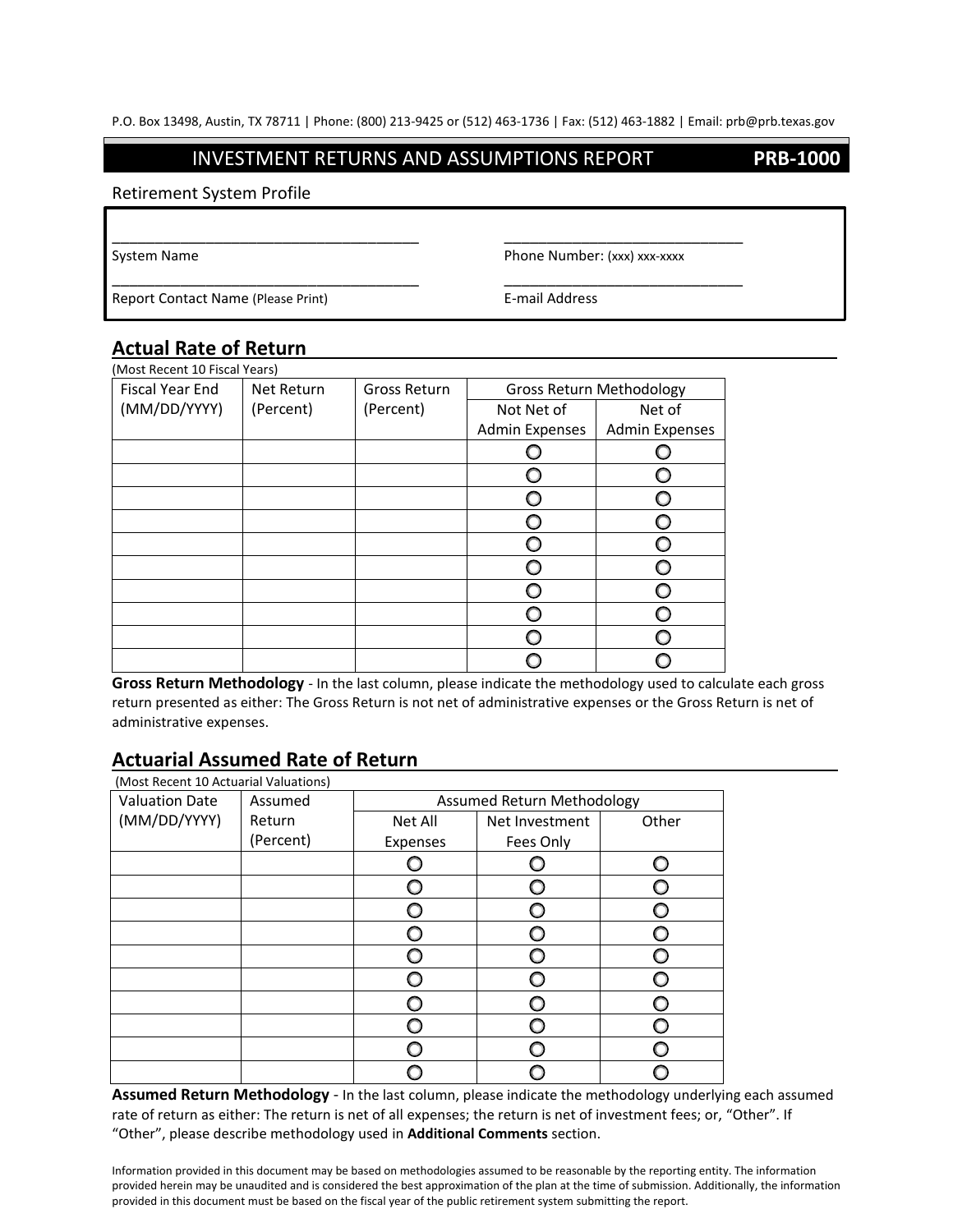P.O. Box 13498, Austin, TX 78711| Phone: (800) 213-9425 or (512) 463-1736 |Fax: (512) 463-1882 | Email: prb@prb.texas.gov

## LONG-TERM RATES OF RETURN **PRB-1000**

### **Annualized Rolling Rate of Return Information**\_ \_

Please check the appropriate box for the methodology used to calculate the rates of return requested in the following section:

 $\Box$  Arithmetic Mean  $\Box$  Geometric Mean (Time-Weighted Return)  $\Box$  Internal Rate of Return

| Most Recent          | 1-Year Period | 3-Year Period | 10-Year Period | 30-Year or Since |
|----------------------|---------------|---------------|----------------|------------------|
|                      |               |               |                | Inception Period |
| <b>Rolling Gross</b> |               |               |                |                  |
| <b>Rolling Net</b>   |               |               |                |                  |

\*If the system's inception date is less than 30 years from the report date, please enter the inception date:

Date of Inception (MM/DD/YYYY)

# RETURNS AND ASSUMPTIONS – ADDITIONAL COMMENTS

Please use this text box to provide any additional information or commentary that may help clarify information provided in the previous form.

Information provided in this document may be based on methodologies assumed to be reasonable by the reporting entity. The information provided herein may be unaudited and is considered the best approximation of the plan at the time of submission. Additionally, the information provided in this document must be based on the fiscal year of the public retirement system submitting the report.